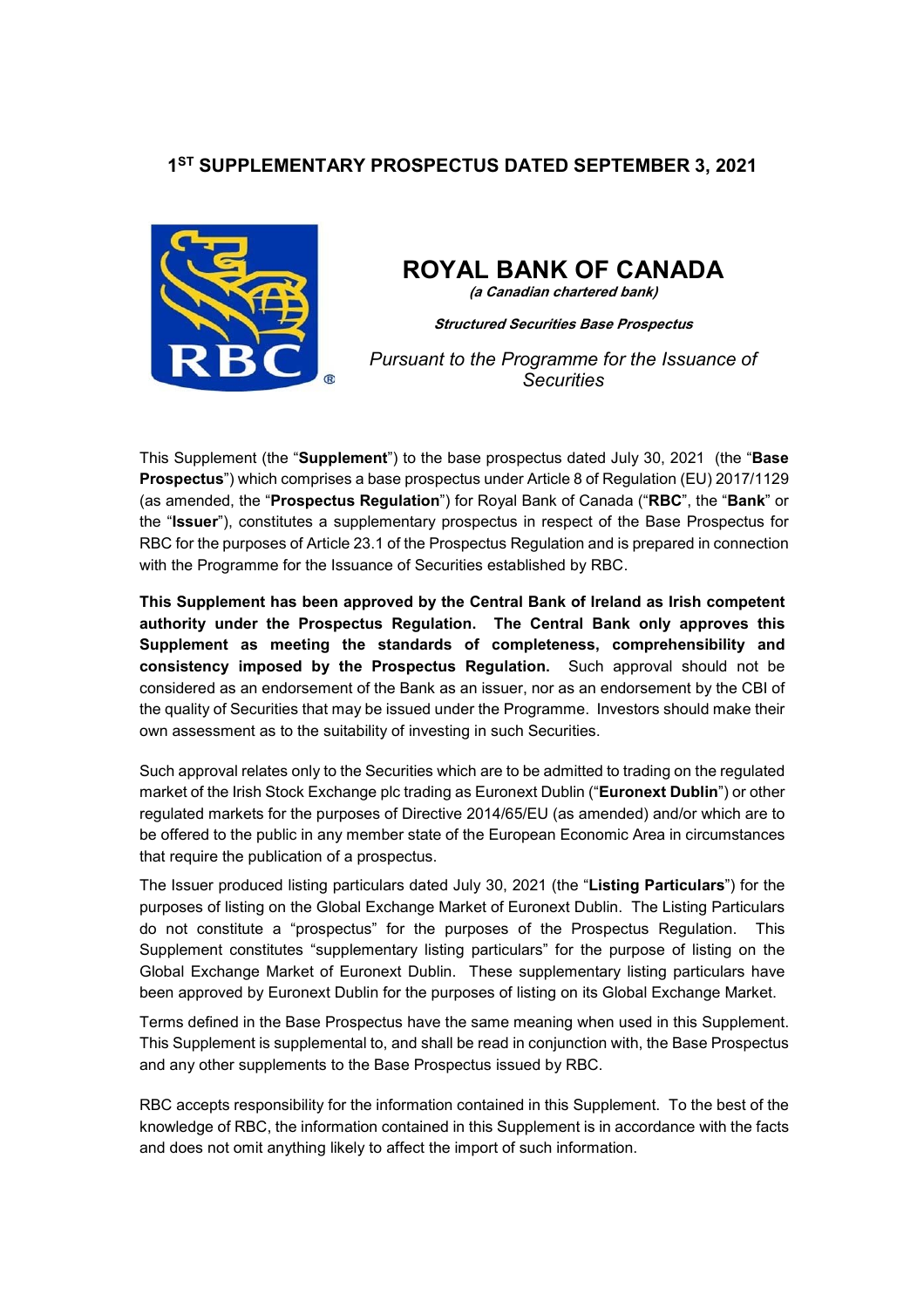The purpose of this Supplement is:

- (i) to incorporate by reference in the Base Prospectus the Issuer's unaudited interim condensed consolidated financial statements (the "**Third Quarter 2021 Unaudited Interim Condensed Consolidated Financial Statements**"), together with the Management's Discussion and Analysis (the "**Third Quarter 2021 MD&A**") for the three- and nine-month periods ended July 31, 2021 set out in the Issuer's Third Quarter 2021 Report to Shareholders (the "**Third Quarter 2021 Report to Shareholders**"). The remainder of the Third Quarter 2021 Report to Shareholders is either covered elsewhere in the Base Prospectus or is not relevant for investors;
- (ii) following the publication of the Third Quarter 2021 Report to Shareholders, to update the statements of no significant change and no material adverse change of the Issuer; and
- (iii) following the publication of the Third Quarter 2021 Report to Shareholders, to update paragraph 3 of the section entitled "General Information and Recent Developments" in the Base Prospectus regarding governmental, legal or arbitration proceedings which may have, or have had, a significant effect on the financial position or profitability of the Issuer or of the Issuer and its subsidiaries taken as a whole.

To the extent that there is any inconsistency between (a) any statement in this Supplement or any statement incorporated by reference into the Base Prospectus by this Supplement and (b) any other statement in, or incorporated by reference in, the Base Prospectus, the statements in (a) above will prevail.

Save as disclosed in this Supplement or in the Third Quarter 2021 Report to Shareholders incorporated by reference in the Base Prospectus by virtue of this Supplement, no significant new factor, material mistake or material inaccuracy relating to the information included in the Base Prospectus which may affect the assessment of Securities issued under the Programme has arisen or been noted, as the case may be, since the approval by the Central Bank of Ireland and Euronext Dublin of the Base Prospectus dated July 30, 2021.

In circumstances where Article 23(2) of the Prospectus Regulation applies, investors who have agreed to purchase or subscribe for securities before this Supplement is published have the right, exercisable before the end of the period of three working days beginning with the working day after the date on which this Supplement was published, to withdraw their acceptances. This right to withdraw will expire by close of business on September 8, 2021.

## **DOCUMENTS INCORPORATED BY REFERENCE**

RBC's Third Quarter 2021 Unaudited Interim Condensed Consolidated Financial Statements, together with the Third Quarter 2021 MD&A, set out on pages 2 through 79 (excluding page 49) of the Third Quarter 2021 Report to Shareholders are, by virtue of this Supplement, incorporated in, and form part of, the Base Prospectus. The remainder of the Third Quarter 2021 Report to Shareholders is either covered elsewhere in the Base Prospectus or is not relevant for investors.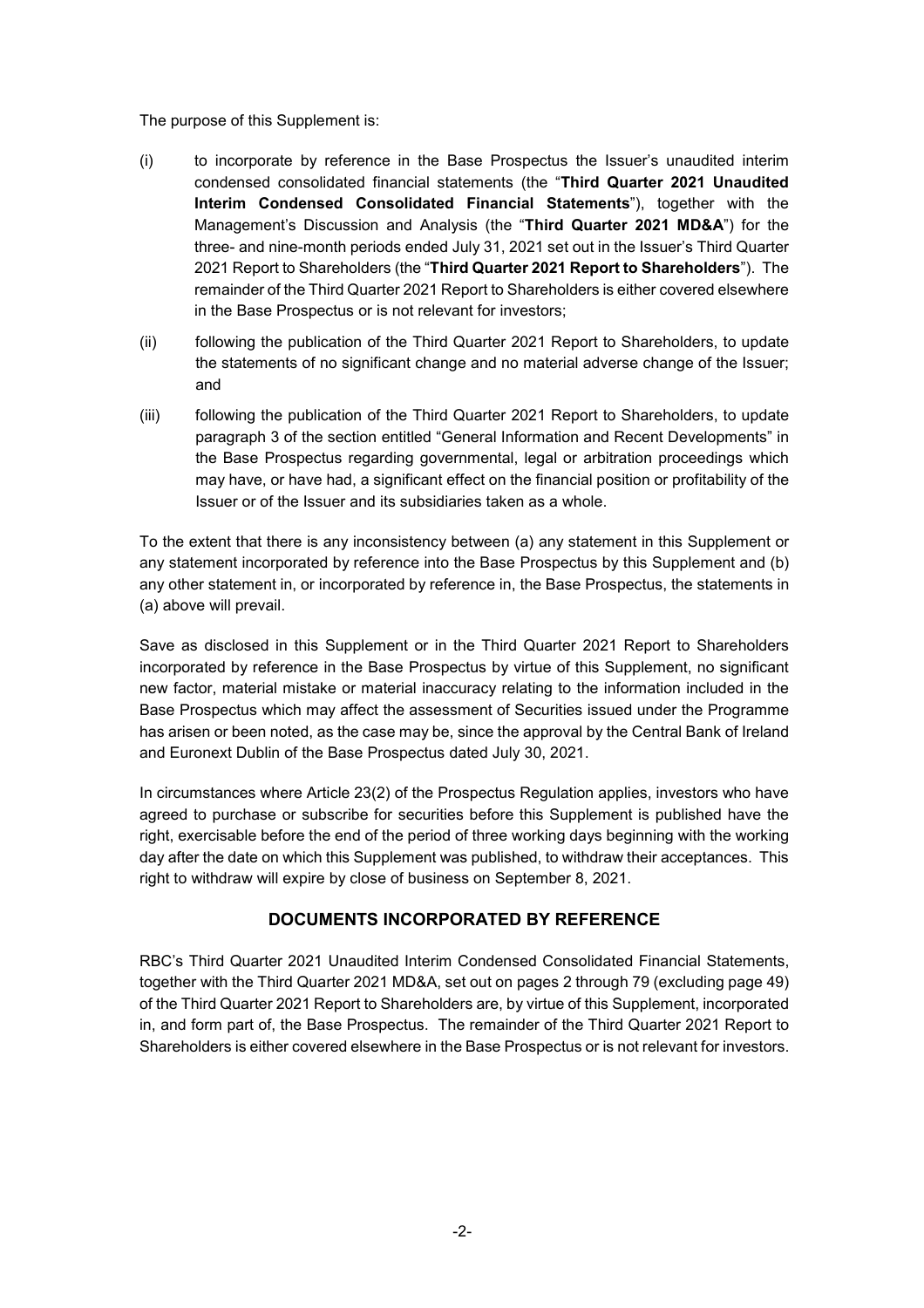The Third Quarter 2021 Report to Shareholders, which includes the Third Quarter 2021 Unaudited Interim Condensed Consolidated Financial Statements and Third Quarter 2021 MD&A, is available for viewing at:

#### *https://www.rbc.com/investor-relations/\_assets-custom/pdf/2021q3\_report.pdf*

For the avoidance of doubt, any document incorporated by reference in the Third Quarter 2021 Report to Shareholders, including the Third Quarter 2021 Unaudited Interim Condensed Consolidated Financial Statements or the Third Quarter 2021 MD&A, shall not form part of this Supplement.

The Third Quarter 2021 Report to Shareholders and copies of this document approved by the Central Bank of Ireland are available for inspection from *https://www.rbc.com/investorrelations/european-senior-notes-program.html*. Certain of the documents incorporated by reference in the Base Prospectus or this Supplement may be viewed by accessing the Issuer's disclosure documents through the Internet at the Canadian System for Electronic Document Analysis and Retrieval at *http://www.sedar.com* (an internet based securities regulatory filing system). Please note that websites and URLs referred to herein do not form part of this Supplement or the Base Prospectus.

## **STATEMENT OF NO SIGNIFICANT CHANGE**

Since July 31, 2021, the last day of the financial period in respect of which the most recent unaudited interim condensed consolidated financial statements of the Issuer have been published, there has been no significant change in the financial performance or financial position of the Issuer and its subsidiaries taken as a whole.

## **STATEMENT OF NO MATERIAL ADVERSE CHANGE**

Since October 31, 2020, the date of its last published audited annual consolidated financial statements, there has been no material adverse change in the prospects of the Issuer and its subsidiaries taken as a whole.

## **AMENDMENT TO STATEMENT REGARDING GOVERNMENTAL, LEGAL OR ARBITRATION PROCEEDINGS**

Paragraph 3 of the section entitled "General Information and Recent Developments" on page 744 of the Base Prospectus is hereby deleted in its entirety and replaced with the following:

"Other than the matters disclosed under the subsection entitled "Tax examinations and assessments" in Note 22 of the 2020 Audited Consolidated Financial Statements set out on page 207 of the Issuer's 2020 Annual Report and in Note 8 of the Third Quarter 2021 Unaudited Interim Condensed Consolidated Financial Statements set out on page 75 of the Third Quarter 2021 Report to Shareholders, and the matters disclosed (with the exception of the subsection entitled "Other matters") in Note 25 of the 2020 Audited Consolidated Financial Statements set out on pages 210 and 211 of the Issuer's 2020 Annual Report and the legal and regulatory matters disclosed in Note 11 of the Issuer's Third Quarter 2021 Unaudited Interim Condensed Consolidated Financial Statements set out on page 77 of the Issuer's Third Quarter 2021 Report